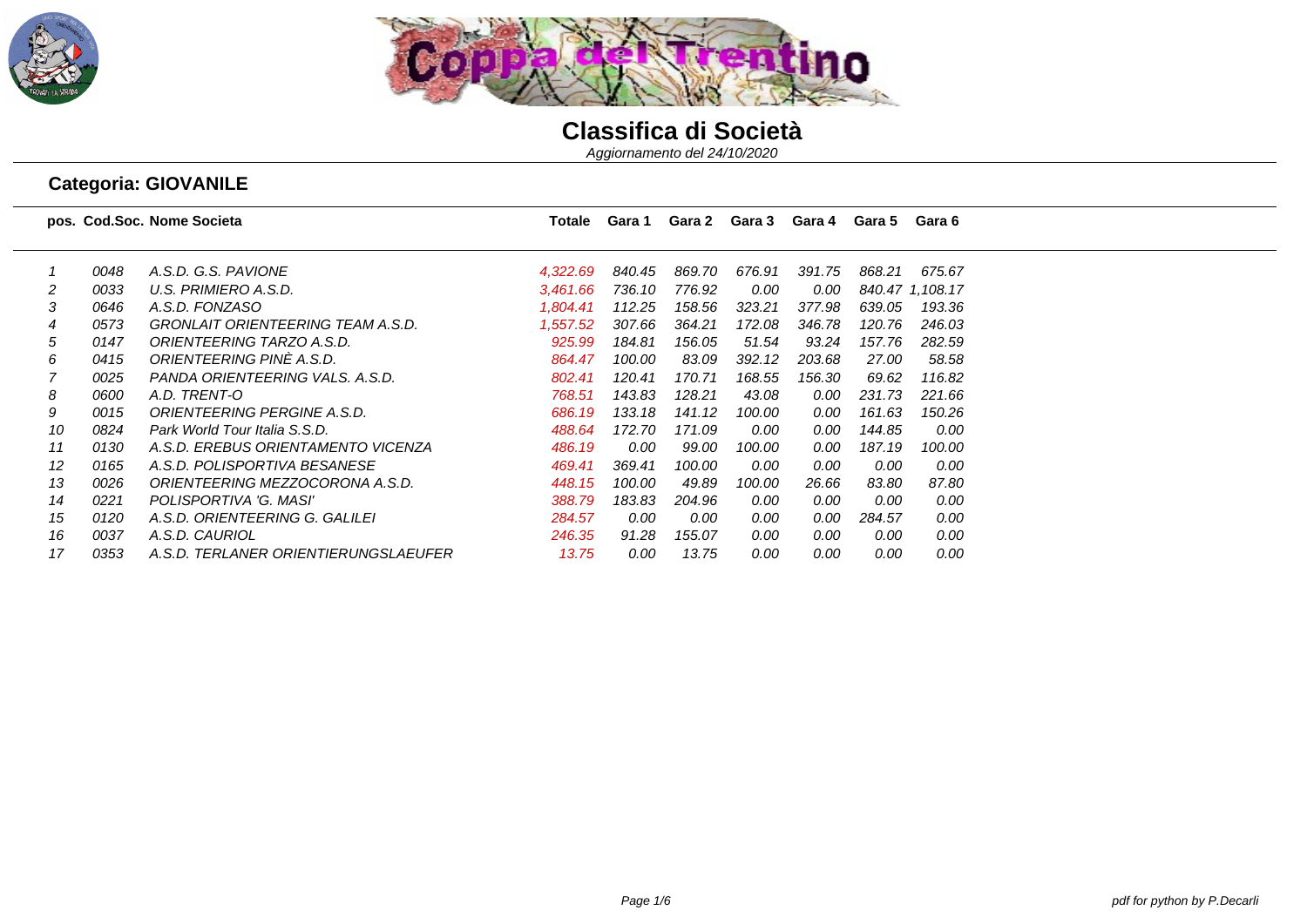



# **Categoria: ASSOLUTO**

|    |      | pos. Cod.Soc. Nome Societa                       | Totale   | Gara 1 | Gara 2 | Gara 3 Gara 4 |        | Gara 5 | Gara 6 |  |
|----|------|--------------------------------------------------|----------|--------|--------|---------------|--------|--------|--------|--|
| -1 | 0048 | A.S.D. G.S. PAVIONE                              | 1,655.24 | 262.44 | 281.60 | 323.96        | 289.56 | 316.83 | 180.85 |  |
| 2  | 0033 | U.S. PRIMIERO A.S.D.                             | 1.051.28 | 225.65 | 408.70 | 0.00          | 0.00   | 266.93 | 150.00 |  |
| 3  | 0824 | Park World Tour Italia S.S.D.                    | 900.22   | 172.45 | 186.05 | 0.00          | 0.00   | 278.04 | 263.68 |  |
| 4  | 0165 | A.S.D. POLISPORTIVA BESANESE                     | 847.52   | 341.50 | 417.54 | 0.00          | 41.81  | 46.67  | 0.00   |  |
| 5  | 0573 | GRONLAIT ORIENTEERING TEAM A.S.D.                | 635.60   | 162.10 | 168.57 | 0.00          | 0.00   | 219.64 | 85.29  |  |
| 6  | 0130 | A.S.D. EREBUS ORIENTAMENTO VICENZA               | 588.00   | 147.20 | 192.06 | 0.00          | 128.19 | 120.55 | 0.00   |  |
| 7  | 0600 | A.D. TRENT-O                                     | 571.31   | 0.00   | 59.87  | 0.00          | 140.18 | 246.73 | 124.53 |  |
| 8  | 0015 | ORIENTEERING PERGINE A.S.D.                      | 532.90   | 59.87  | 121.68 | 149.42        | 73.18  | 128.75 | 0.00   |  |
| 9  | 0626 | U.S. LAVAZE' A.S.D.                              | 451.99   | 0.00   | 111.90 | 0.00          | 143.44 | 39.74  | 156.91 |  |
| 10 | 0646 | A.S.D. FONZASO                                   | 385.06   | 45.92  | 58.79  | 0.00          | 0.00   | 164.55 | 115.80 |  |
| 11 | 0361 | ORIENTEERING CREA ROSSA A.S.D.                   | 328.98   | 111.07 | 129.67 | 88.24         | 0.00   | 0.00   | 0.00   |  |
| 12 | 0120 | A.S.D. ORIENTEERING G. GALILEI                   | 289.40   | 0.00   | 0.00   | 0.00          | 71.97  | 186.35 | 31.08  |  |
| 13 | 0025 | PANDA ORIENTEERING VALS, A.S.D.                  | 275.96   | 0.00   | 0.00   | 106.34        | 80.03  | 68.54  | 21.05  |  |
| 14 | 0147 | ORIENTEERING TARZO A.S.D.                        | 245.13   | 139.46 | 27.29  | 0.00          | 33.44  | 44.94  | 0.00   |  |
| 15 | 0221 | POLISPORTIVA 'G. MASI'                           | 242.16   | 108.22 | 133.94 | 0.00          | 0.00   | 0.00   | 0.00   |  |
| 16 | 0242 | ASD AGOROSSO Orienteering S. Alessandro          | 192.56   | 100.00 | 92.56  | 0.00          | 0.00   | 0.00   | 0.00   |  |
| 17 | 0353 | A.S.D. TERLANER ORIENTIERUNGSLAEUFER             | 148.11   | 100.00 | 48.11  | 0.00          | 0.00   | 0.00   | 0.00   |  |
| 18 | 0271 | A.S.D. ORIENTEERING COMO                         | 140.27   | 61.01  | 79.26  | 0.00          | 0.00   | 0.00   | 0.00   |  |
| 19 | 0202 | ORIENTEERING DOLOMITI ASD                        | 126.84   | 0.00   | 54.69  | 0.00          | 0.00   | 72.15  | 0.00   |  |
| 20 | 0645 | OK Montello ASD                                  | 72.15    | 0.00   | 0.00   | 0.00          | 0.00   | 72.15  | 0.00   |  |
| 21 | 0026 | ORIENTEERING MEZZOCORONA A.S.D.                  | 56.11    | 0.00   | 56.11  | 0.00          | 0.00   | 0.00   | 0.00   |  |
| 22 | 0188 | A.S.D. NIRVANA VERDE                             | 54.59    | 0.00   | 0.00   | 0.00          | 0.00   | 31.47  | 23.12  |  |
| 23 | 0074 | U.S.D. SAN GIORGIO                               | 41.65    | 0.00   | 0.00   | 41.65         | 0.00   | 0.00   | 0.00   |  |
| 24 | 0828 | Pol. Ist. Sup. Dalla Chiesa Sesto Calende A.S.D. | 37.27    | 0.00   | 37.27  | 0.00          | 0.00   | 0.00   | 0.00   |  |
| 25 | 0805 | ASD CRAL TRIESTE TRASPORTI                       | 27.27    | 0.00   | 0.00   | 0.00          | 0.00   | 27.27  | 0.00   |  |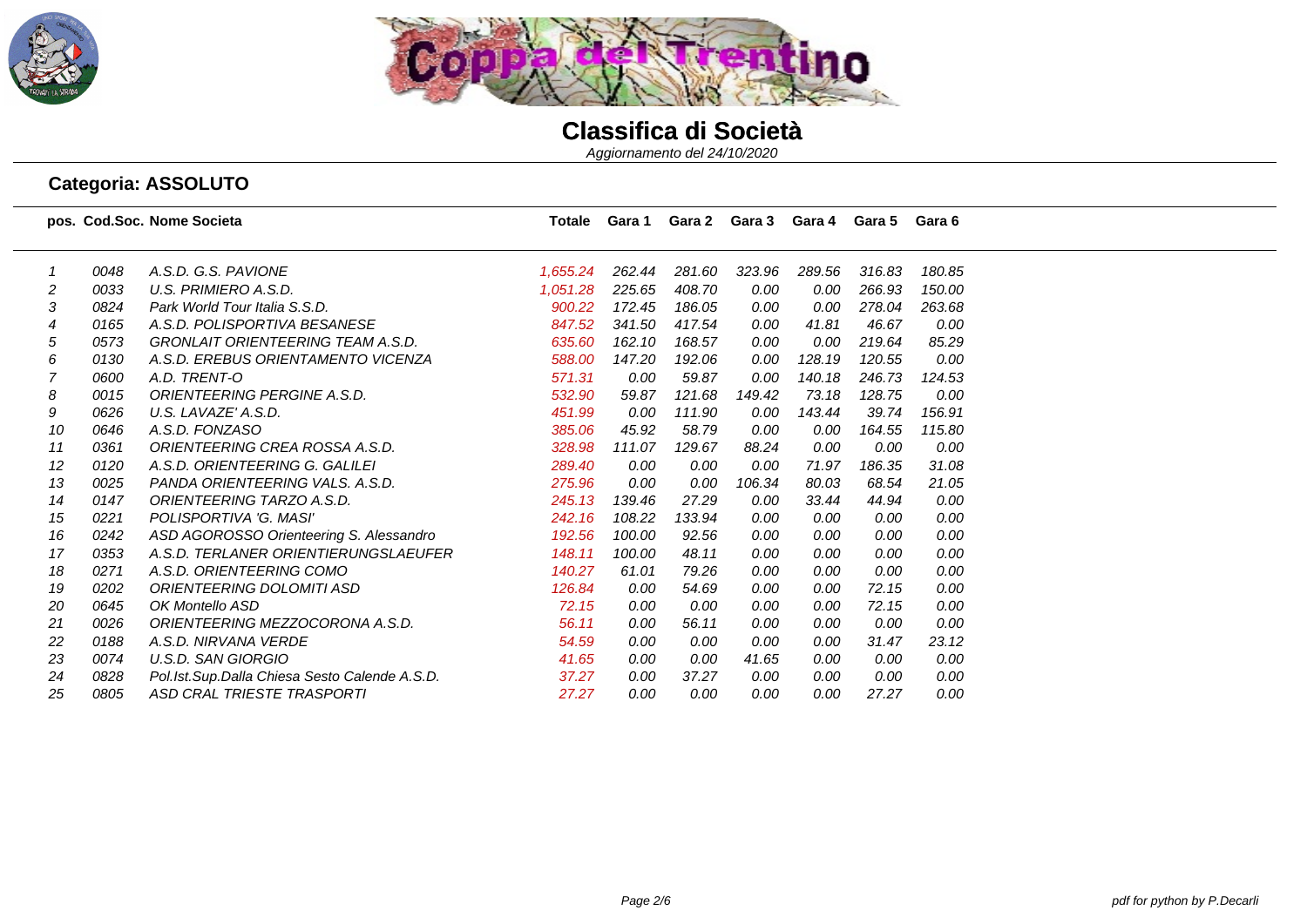



# **Categoria: VETERANI**

|    |      | pos. Cod.Soc. Nome Societa               | <b>Totale</b> | Gara 1 |        | Gara 2 Gara 3 Gara 4 |        | Gara 5 | Gara 6 |  |  |
|----|------|------------------------------------------|---------------|--------|--------|----------------------|--------|--------|--------|--|--|
| 1  | 0015 | ORIENTEERING PERGINE A.S.D.              | 2,815.28      | 498.01 | 724.43 | 555.00               | 140.85 | 558.18 | 338.81 |  |  |
| 2  | 0026 | ORIENTEERING MEZZOCORONA A.S.D.          | 2,062.56      | 373.05 | 311.04 | 389.56               | 169.17 | 427.83 | 391.91 |  |  |
| 3  | 0600 | A.D. TRENT-O                             | 2,035.35      | 253.46 | 308.85 | 315.60               | 285.96 | 520.78 | 350.70 |  |  |
| 4  | 0025 | PANDA ORIENTEERING VALS, A.S.D.          | 1,269.26      | 0.00   | 0.00   | 309.88               | 189.87 | 439.29 | 330.22 |  |  |
| 5  | 0147 | ORIENTEERING TARZO A.S.D.                | 1,231.74      | 236.46 | 361.24 | 52.67                | 103.99 | 300.55 | 176.83 |  |  |
| 6  | 0130 | A.S.D. EREBUS ORIENTAMENTO VICENZA       | 1,103.66      | 166.73 | 178.58 | 109.98               | 224.66 | 269.91 | 153.80 |  |  |
|    | 0033 | U.S. PRIMIERO A.S.D.                     | 877.24        | 136.40 | 236.29 | 0.00                 | 0.00   | 271.52 | 233.03 |  |  |
| 8  | 0645 | OK Montello ASD                          | 842.94        | 109.81 | 126.90 | 175.69               | 113.51 | 205.67 | 111.36 |  |  |
| 9  | 0361 | ORIENTEERING CREA ROSSA A.S.D.           | 792.94        | 166.25 | 223.13 | 142.66               | 0.00   | 169.40 | 91.50  |  |  |
| 10 | 0074 | U.S.D. SAN GIORGIO                       | 714.08        | 165.15 | 82.34  | 125.34               | 28.26  | 0.00   | 312.99 |  |  |
| 11 | 0044 | A.S.D MISQUILENSES ORIENTEERING          | 696.63        | 97.53  | 129.25 | 111.09               | 125.87 | 167.52 | 65.37  |  |  |
| 12 | 0646 | A.S.D. FONZASO                           | 659.56        | 23.05  | 123.95 | 186.49               | 112.36 | 213.71 | 0.00   |  |  |
| 13 | 0250 | A.S.D. MARENO ORIENTEERING               | 651.89        | 0.00   | 222.99 | 0.00                 | 204.02 | 209.53 | 15.35  |  |  |
| 14 | 0165 | A.S.D. POLISPORTIVA BESANESE             | 647.97        | 359.91 | 218.06 | 0.00                 | 0.00   | 70.00  | 0.00   |  |  |
| 15 | 0573 | <b>GRONLAIT ORIENTEERING TEAM A.S.D.</b> | 563.87        | 94.21  | 91.17  | 52.25                | 48.93  | 148.40 | 128.91 |  |  |
| 16 | 0415 | ORIENTEERING PINÉ A.S.D.                 | 498.31        | 41.03  | 21.59  | 212.22               | 66.87  | 101.10 | 55.50  |  |  |
| 17 | 0029 | <b>VITTORIENT</b>                        | 438.48        | 63.98  | 92.48  | 21.34                | 130.39 | 24.27  | 106.02 |  |  |
| 18 | 0174 | A.S.D. VICENZA ORIENTEERING TEAM         | 407.47        | 59.71  | 117.23 | 0.00                 | 0.00   | 186.06 | 44.47  |  |  |
| 19 | 0221 | POLISPORTIVA 'G. MASI'                   | 264.81        | 118.51 | 146.30 | 0.00                 | 0.00   | 0.00   | 0.00   |  |  |
| 20 | 0628 | SPORTCLUB MERAN A.S.D.                   | 259.90        | 23.19  | 0.00   | 236.71               | 0.00   | 0.00   | 0.00   |  |  |
| 21 | 0037 | A.S.D. CAURIOL                           | 232.41        | 107.11 | 107.44 | 0.00                 | 0.00   | 0.00   | 17.86  |  |  |
| 22 | 0045 | G.S. CASTELLO DI FIEMME                  | 216.16        | 9.35   | 66.10  | 27.22                | 54.09  | 30.32  | 29.08  |  |  |
| 23 | 0353 | A.S.D. TERLANER ORIENTIERUNGSLAEUFER     | 197.34        | 0.00   | 0.00   | 0.00                 | 197.34 | 0.00   | 0.00   |  |  |
| 24 | 0113 | ORIENTEERING TREVISO A.S.D.              | 192.18        | 24.93  | 22.96  | 0.00                 | 0.00   | 144.29 | 0.00   |  |  |
| 25 | 0420 | <b>VARESE ORIENTEERING ASD</b>           | 163.90        | 71.53  | 92.37  | 0.00                 | 0.00   | 0.00   | 0.00   |  |  |
| 26 | 0543 | FRIULI MTB & ORIENTEERING A.S.D.         | 155.54        | 0.00   | 0.00   | 78.78                | 0.00   | 76.76  | 0.00   |  |  |
| 27 | 0021 | ORIENTEERING TRIESTE - A.S.D.            | 148.26        | 0.00   | 0.00   | 0.00                 | 0.00   | 66.55  | 81.71  |  |  |
| 28 | 0202 | ORIENTEERING DOLOMITI ASD                | 132.28        | 25.40  | 12.19  | 0.00                 | 0.00   | 94.69  | 0.00   |  |  |
| 29 | 0275 | C.U.S. BOLOGNA A.S.D.                    | 131.07        | 59.73  | 71.34  | 0.00                 | 0.00   | 0.00   | 0.00   |  |  |
| 30 | 0056 | A.S.D. ORIENT EXPRESS VERONA             | 120.99        | 0.00   | 0.00   | 0.00                 | 120.99 | 0.00   | 0.00   |  |  |
| 31 | 0610 | A.S.D. ORIENTEERING CLUB APPENNINO       | 117.32        | 0.00   | 54.58  | 0.00                 | 0.00   | 0.00   | 62.74  |  |  |
| 32 | 0120 | A.S.D. ORIENTEERING G. GALILEI           | 107.28        | 0.00   | 0.00   | 0.00                 | 0.00   | 107.28 | 0.00   |  |  |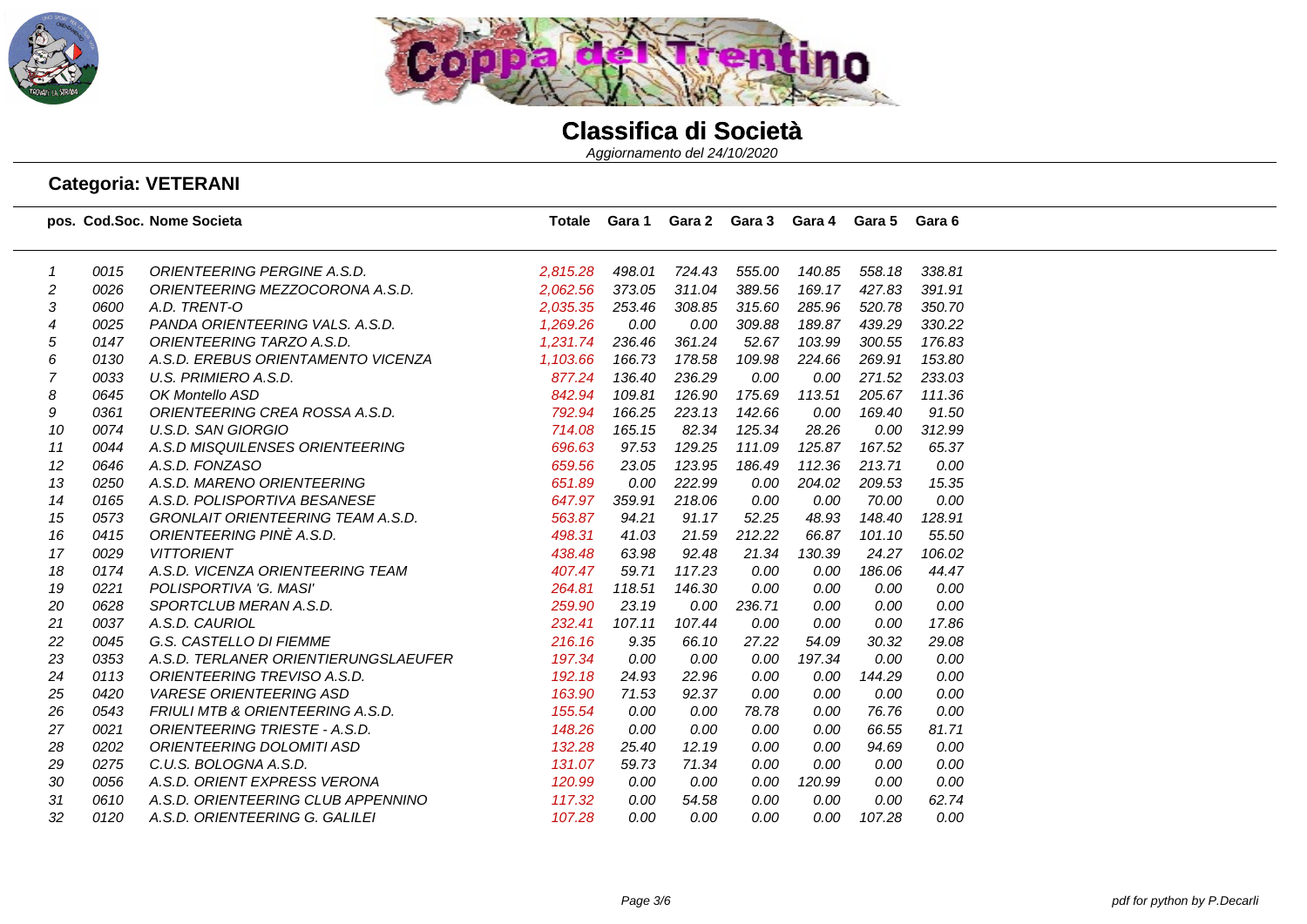



# **Categoria: VETERANI**

|     |      | pos. Cod.Soc. Nome Societa              | Totale | Gara 1 | Gara 2 | Gara 3 | Gara 4 | Gara 5 | Gara 6 |  |
|-----|------|-----------------------------------------|--------|--------|--------|--------|--------|--------|--------|--|
| 33  | 0242 | ASD AGOROSSO Orienteering S. Alessandro | 101.58 | 38.47  | 63.11  | 0.00   | 0.00   | 0.00   | 0.00   |  |
| -34 | 0048 | A.S.D. G.S. PAVIONE                     | 94.98  | 0.00   | 17.65  | 28.12  | 0.00   | 49.21  | 0.00   |  |
| 35  | 0735 | PUNTO K ORIENTEERING ASD                | 76.46  | 0.00   | 0.00   | 0.00   | 0.00   | 48.31  | 28.15  |  |
| 36  | 0158 | A.S.D. UNIONE LOMBARDA                  | 70.00  | 0.00   | 70.00  | 0.00   | 0.00   | 0.00   | 0.00   |  |
| -37 | 0234 | ORIENTEERING SWALLOWS NOALE A.S.D.      | 47.91  | 0.00   | 0.00   | 0.00   | 0.00   | 0.00   | 47.91  |  |
| -38 | 0805 | ASD CRAL TRIESTE TRASPORTI              | 33.98  | 0.00   | 0.00   | 33.98  | 0.00   | 0.00   | 0.00   |  |
| -39 | 0206 | Polisportiva Circolo Dozza A.S.D.       | 26.93  | 0.00   | 0.00   | 0.00   | 0.00   | 0.00   | 26.93  |  |
| 40  | 0508 | A.S.S. ORIENTEERING MALIPIERO MARCON    | 17.26  | 17.26  | 0.00   | 0.00   | 0.00   | 0.00   | 0.00   |  |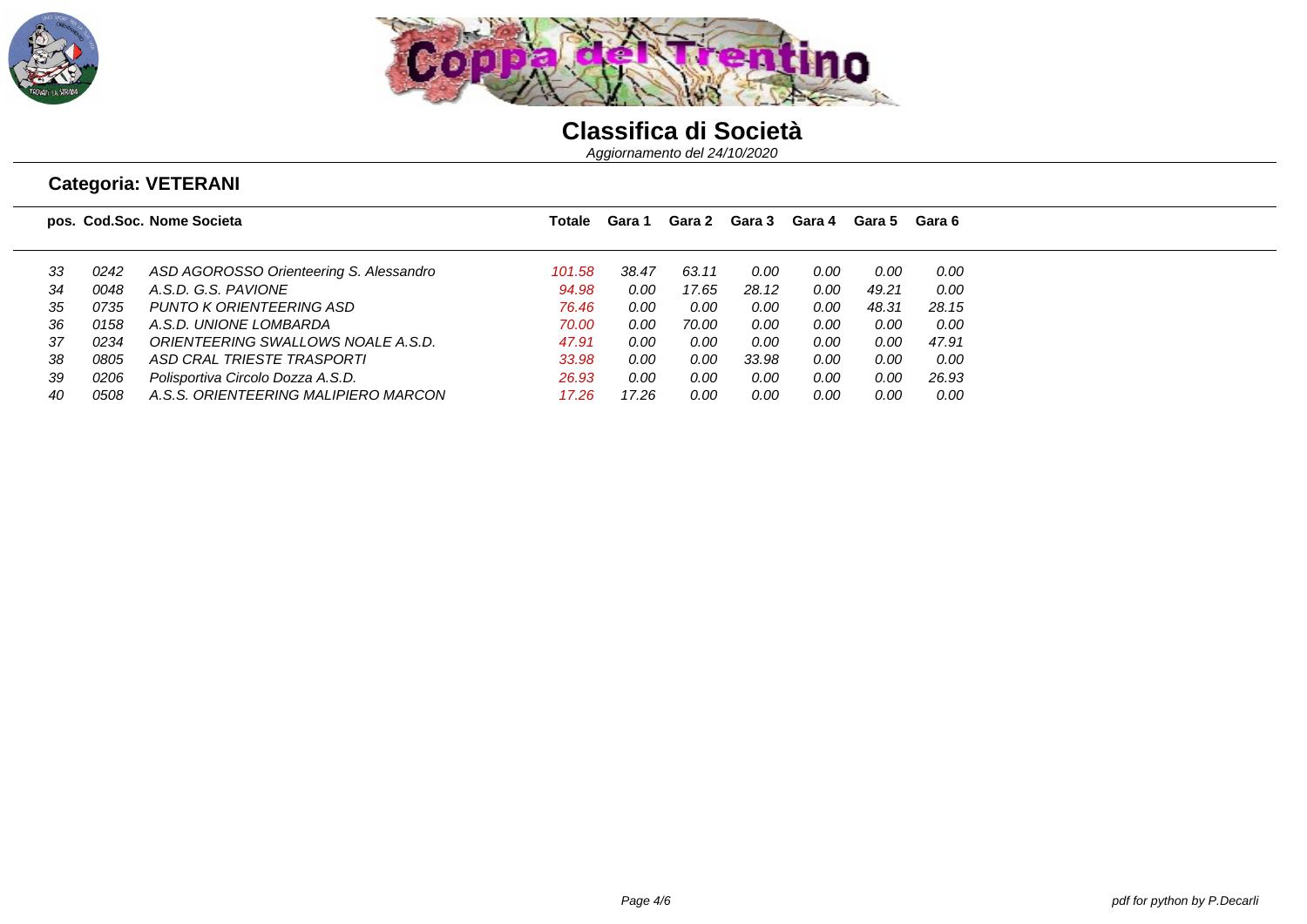



# **Categoria: GENERALE**

|    |      | pos. Cod.Soc. Nome Societa               | Totale   | Gara 1                     |               | Gara 2 Gara 3 Gara 4 Gara 5         |        |                        | Gara 6 |  |
|----|------|------------------------------------------|----------|----------------------------|---------------|-------------------------------------|--------|------------------------|--------|--|
| 1  | 0048 | A.S.D. G.S. PAVIONE                      |          |                            |               | 6,072.91 1,102.89 1,168.95 1,028.99 |        | 681.31 1,234.25        | 856.52 |  |
| 2  | 0033 | U.S. PRIMIERO A.S.D.                     |          | 5,390.18 1,098.15 1,421.91 |               | 0.00                                |        | 0.00 1,378.92 1,491.20 |        |  |
| 3  | 0015 | ORIENTEERING PERGINE A.S.D.              | 4,034.37 |                            | 691.06 987.23 | 804.42                              | 214.03 | 848.56                 | 489.07 |  |
| 4  | 0600 | A.D. TRENT-O                             | 3,375.17 | 397.29                     | 496.93        | 358.68                              | 426.14 | 999.24                 | 696.89 |  |
| 5  | 0646 | A.S.D. FONZASO                           | 2,849.03 | 181.22                     | 341.30        | 509.70                              |        | 490.34 1,017.31        | 309.16 |  |
| 6  | 0573 | <b>GRONLAIT ORIENTEERING TEAM A.S.D.</b> | 2,756.99 | 563.97                     | 623.95        | 224.33                              | 395.71 | 488.80                 | 460.23 |  |
| 7  | 0026 | ORIENTEERING MEZZOCORONA A.S.D.          | 2,566.82 | 473.05                     | 417.04        | 489.56                              | 195.83 | 511.63                 | 479.71 |  |
| 8  | 0147 | ORIENTEERING TARZO A.S.D.                | 2,402.86 | 560.73                     | 544.58        | 104.21                              | 230.67 | 503.25                 | 459.42 |  |
| 9  | 0025 | PANDA ORIENTEERING VALS. A.S.D.          | 2,347.63 | 120.41                     | 170.71        | 584.77                              | 426.20 | 577.45                 | 468.09 |  |
| 10 | 0130 | A.S.D. EREBUS ORIENTAMENTO VICENZA       | 2,177.85 | 313.93                     | 469.64        | 209.98                              | 352.85 | 577.65                 | 253.80 |  |
| 11 | 0165 | A.S.D. POLISPORTIVA BESANESE             |          | 1,964.90 1,070.82          | 735.60        | 0.00                                | 41.81  | 116.67                 | 0.00   |  |
| 12 | 0824 | Park World Tour Italia S.S.D.            | 1,388.86 | 345.15                     | 357.14        | 0.00                                | 0.00   | 422.89                 | 263.68 |  |
| 13 | 0415 | ORIENTEERING PINÉ A.S.D.                 | 1,362.78 | 141.03                     | 104.68        | 604.34                              | 270.55 | 128.10                 | 114.08 |  |
| 14 | 0361 | ORIENTEERING CREA ROSSA A.S.D.           | 1,121.92 | 277.32                     | 352.80        | 230.90                              | 0.00   | 169.40                 | 91.50  |  |
| 15 | 0645 | OK Montello ASD                          | 915.09   | 109.81                     | 126.90        | 175.69                              | 113.51 | 277.82                 | 111.36 |  |
| 16 | 0221 | POLISPORTIVA 'G. MASI'                   | 895.76   | 410.56                     | 485.20        | 0.00                                | 0.00   | 0.00                   | 0.00   |  |
| 17 | 0074 | U.S.D. SAN GIORGIO                       | 755.73   | 165.15                     | 82.34         | 166.99                              | 28.26  | 0.00                   | 312.99 |  |
| 18 | 0044 | A.S.D MISQUILENSES ORIENTEERING          | 696.63   | 97.53                      | 129.25        | 111.09                              | 125.87 | 167.52                 | 65.37  |  |
| 19 | 0120 | A.S.D. ORIENTEERING G. GALILEI           | 681.25   | 0.00                       | 0.00          | 0.00                                | 71.97  | 578.20                 | 31.08  |  |
| 20 | 0250 | A.S.D. MARENO ORIENTEERING               | 651.89   | 0.00                       | 222.99        | 0.00                                | 204.02 | 209.53                 | 15.35  |  |
| 21 | 0037 | A.S.D. CAURIOL                           | 478.76   | 198.39                     | 262.51        | 0.00                                | 0.00   | 0.00                   | 17.86  |  |
| 22 | 0626 | U.S. LAVAZE' A.S.D.                      | 451.99   | 0.00                       | 111.90        | 0.00                                | 143.44 | 39.74                  | 156.91 |  |
| 23 | 0029 | <b>VITTORIENT</b>                        | 438.48   | 63.98                      | 92.48         | 21.34                               | 130.39 | 24.27                  | 106.02 |  |
| 24 | 0174 | A.S.D. VICENZA ORIENTEERING TEAM         | 407.47   | 59.71                      | 117.23        | 0.00                                | 0.00   | 186.06                 | 44.47  |  |
| 25 | 0353 | A.S.D. TERLANER ORIENTIERUNGSLAEUFER     | 359.20   | 100.00                     | 61.86         | 0.00                                | 197.34 | 0.00                   | 0.00   |  |
| 26 | 0242 | ASD AGOROSSO Orienteering S. Alessandro  | 294.14   | 138.47                     | 155.67        | 0.00                                | 0.00   | 0.00                   | 0.00   |  |
| 27 | 0628 | SPORTCLUB MERAN A.S.D.                   | 259.90   | 23.19                      | 0.00          | 236.71                              | 0.00   | 0.00                   | 0.00   |  |
| 28 | 0202 | ORIENTEERING DOLOMITI ASD                | 259.12   | 25.40                      | 66.88         | 0.00                                | 0.00   | 166.84                 | 0.00   |  |
| 29 | 0045 | G.S. CASTELLO DI FIEMME                  | 216.16   | 9.35                       | 66.10         | 27.22                               | 54.09  | 30.32                  | 29.08  |  |
| 30 | 0113 | ORIENTEERING TREVISO A.S.D.              | 192.18   | 24.93                      | 22.96         | 0.00                                | 0.00   | 144.29                 | 0.00   |  |
| 31 | 0420 | <b>VARESE ORIENTEERING ASD</b>           | 163.90   | 71.53                      | 92.37         | 0.00                                | 0.00   | 0.00                   | 0.00   |  |
| 32 | 0543 | FRIULI MTB & ORIENTEERING A.S.D.         | 155.54   | 0.00                       | 0.00          | 78.78                               | 0.00   | 76.76                  | 0.00   |  |